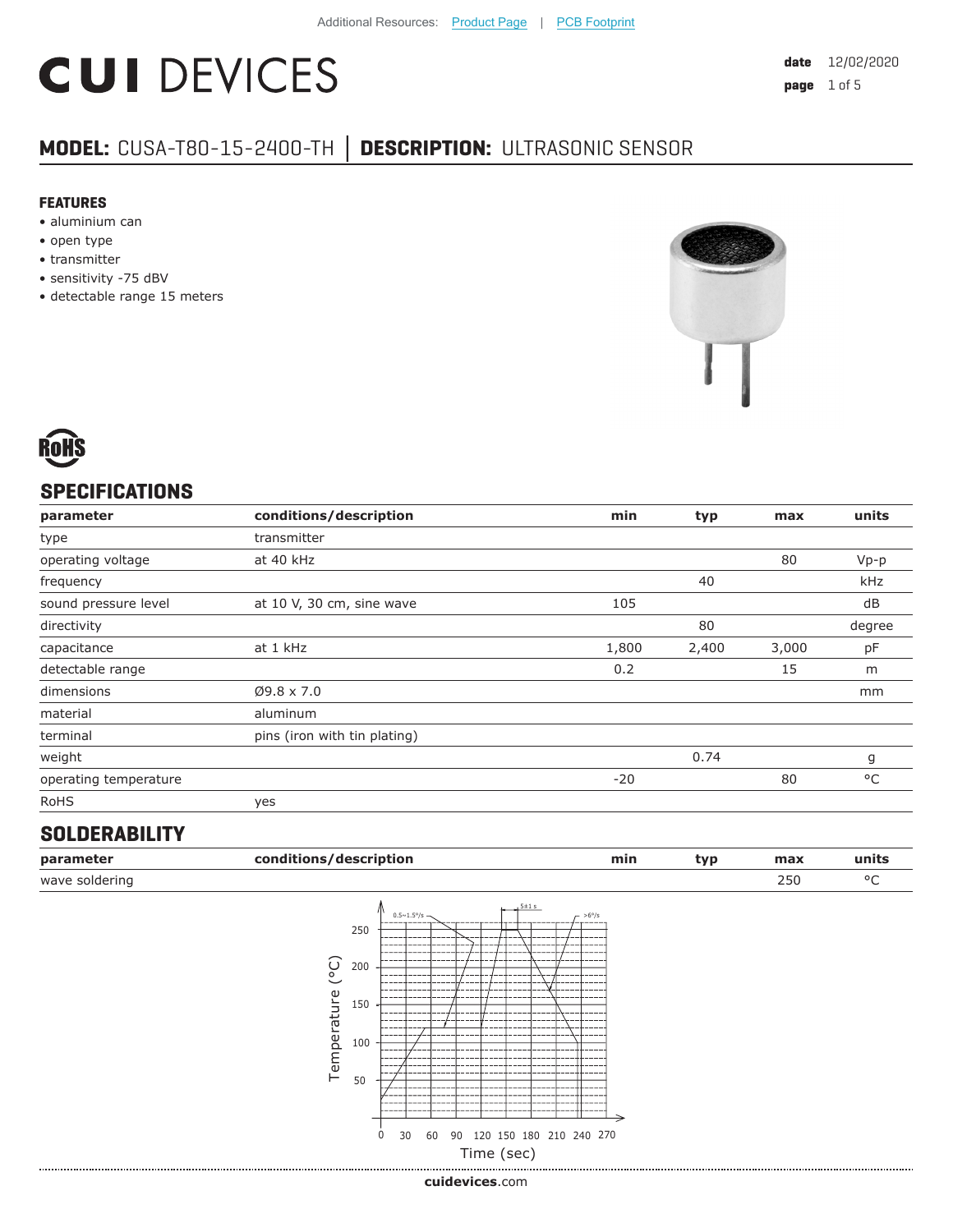#### **MECHANICAL DRAWING**

units: mm



Recommended PCB Layout Top View

.....................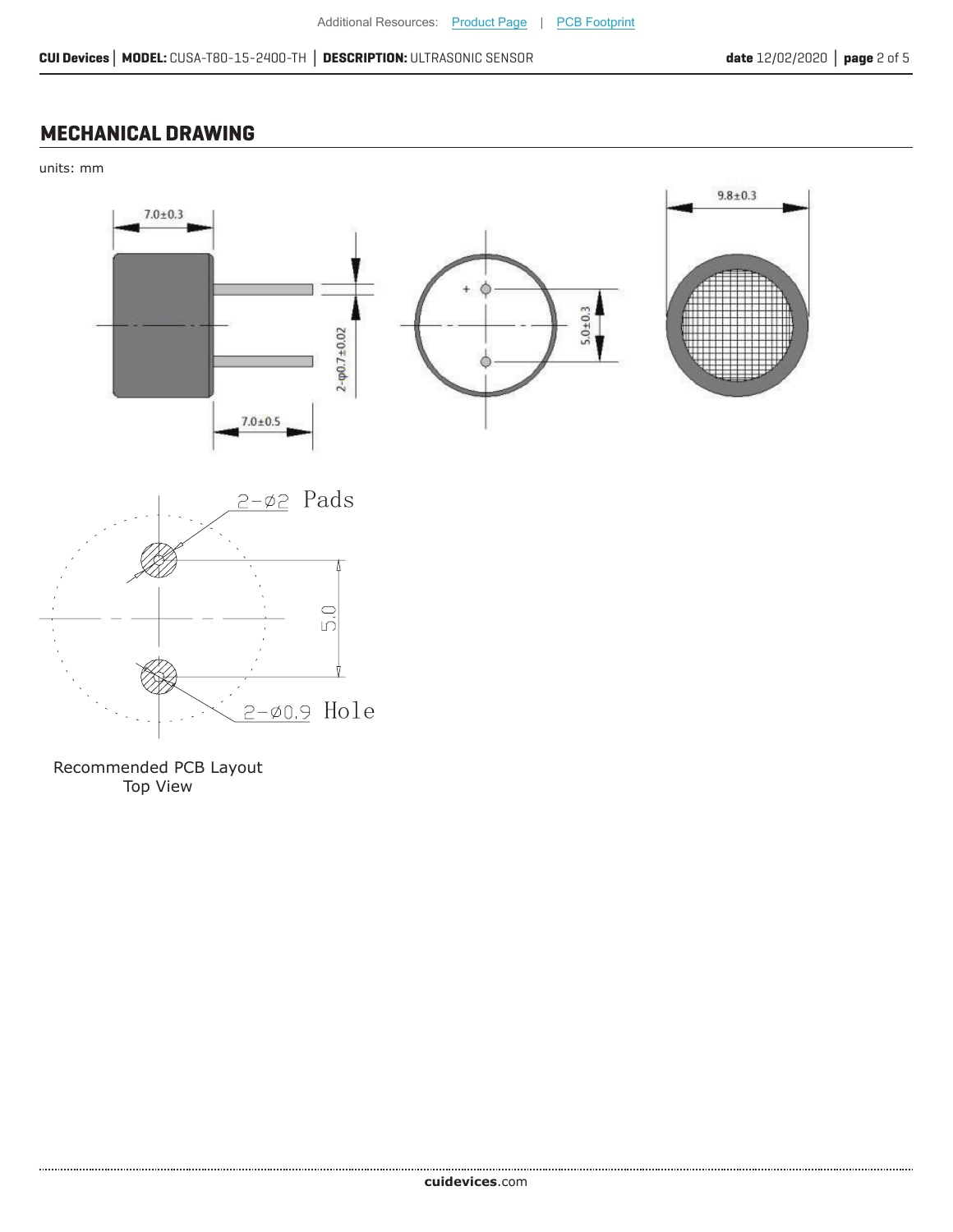#### **BEAM PATTERNS**

.....................



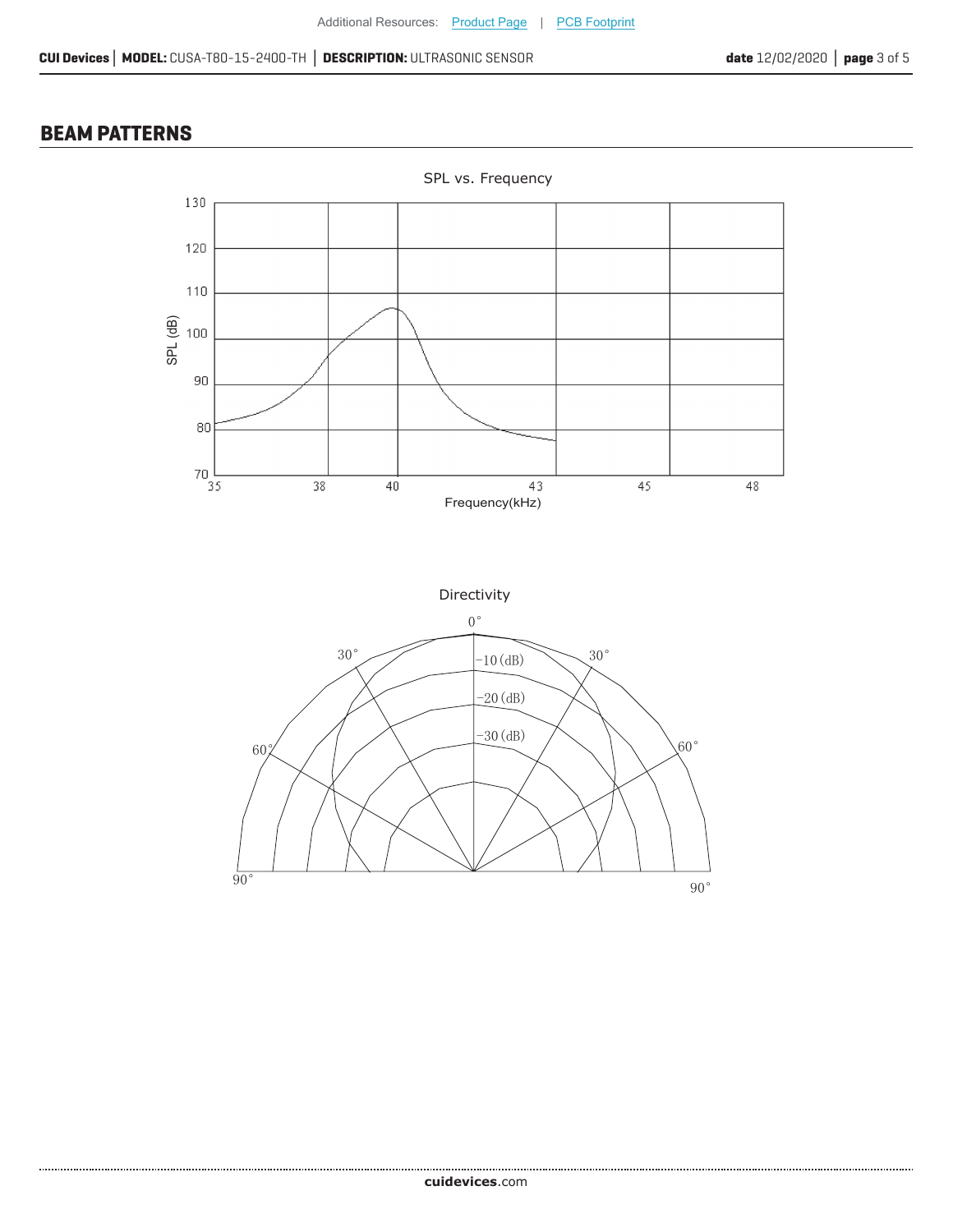#### **PACKAGING**

......................................

units: mm

Tray Size: 230 x 135 x 35 mm Tray QTY: 100 pcs per tray Carton Size: 490 x 350 x 270 mm Carton QTY: 4,000 pcs per carton